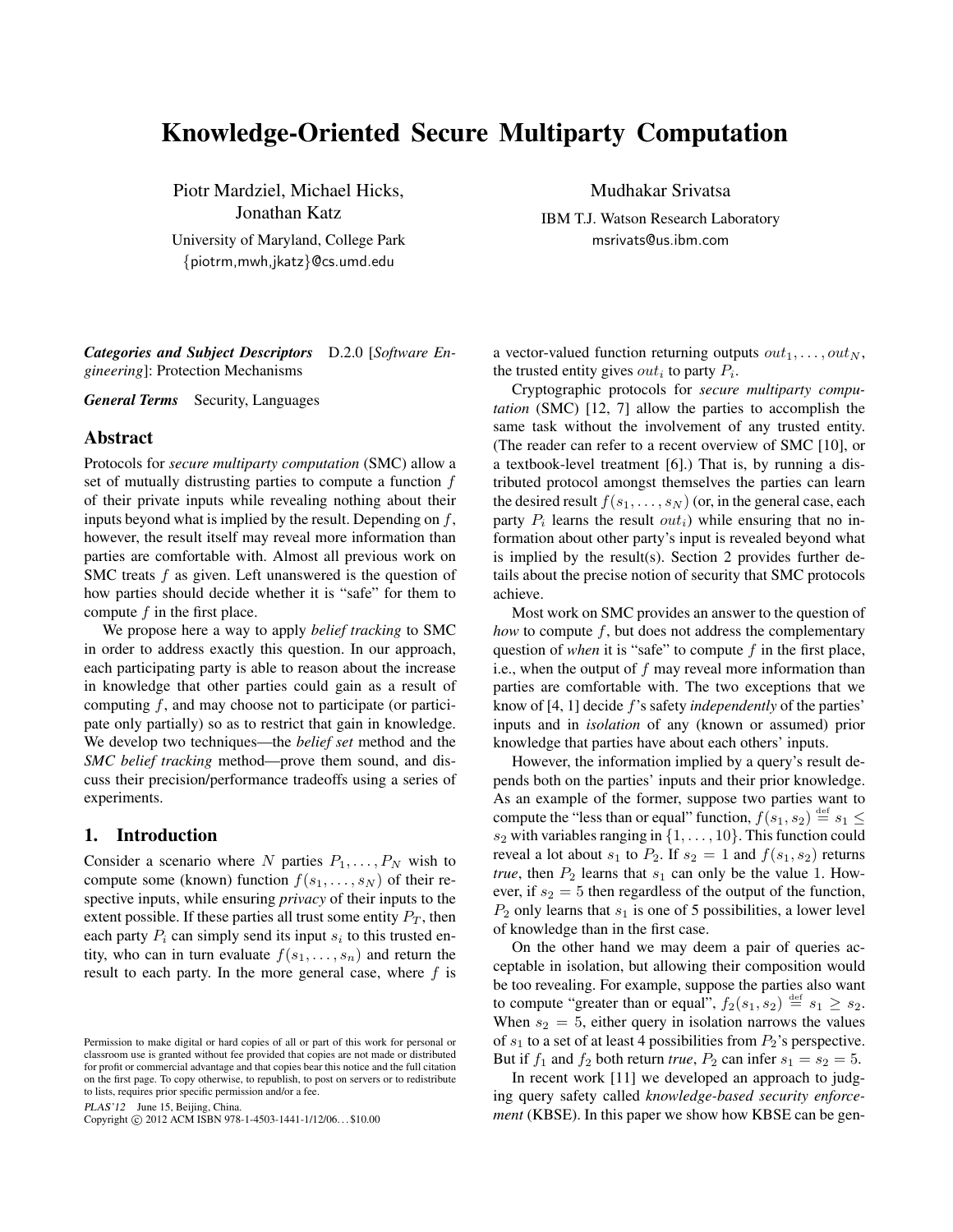eralized to SMC to address the limitations of current techniques listed above.

KBSE relies on reasoning about other parties' knowledge of one's own private data in order to determine whether a given function  $f$  is "safe" to compute in a given instance. Our previous work was in an *asymmetric* setting where only one of the parties (say,  $P_1$ ) was concerned about privacy. The other parties' inputs could be revealed publicly, or at the very least be revealed to  $P_1$ ; as such, the previous work did not involve SMC at all. At a high level, and specializing to the two-party case, party  $P_1$  knows its own private data  $s_1$ along with  $P_2$ 's input  $s_2$ , and also maintains a *belief* about  $P_2$ 's knowledge of  $s_1$  (represented as a probability distribution  $\delta$ ). Before agreeing to compute a function  $f(s_1, s_2)$ ,  $P_1$ determines whether computing the residual function  $f(\cdot, s_2)$ would reveal "too much information" as determined according to a threshold  $0 < t_1 \leq 1$  set by  $P_1$ . In particular,  $P_1$ will not compute the function if  $P_2$ 's belief about the likelihood of a possible secret value (including the actual secret  $s_1$ ) increases above  $t_1$ .<sup>1</sup> If  $P_1$  does reveal  $f(s_1, s_2)$  then it determines what  $P_2$  will learn from the output and revises its estimate  $\delta_2$  of  $P_2$ 's knowledge accordingly. It will use this new estimate when considering subsequent functions. (KBSE is reviewed in Section 3.)

In our prior work,  $P_1$ 's determination as to whether it should agree to compute  $f$  relied in an essential way on the fact that  $P_1$  knows the input  $s_2$  of the other party. In the SMC setting the privacy of *all* parties' inputs should be preserved, so our prior techniques cannot be applied directly. In this paper we initiate the idea of combining KBSE and SMC, in order to address the question of when it is safe to compute some function f of multiple parties' inputs.

We present two techniques (Section 4). The first, which we call the *belief set* method, works as follows. Each  $P_i$ maintains an estimate of the *set* of distributions  $\Delta_j$  for each other principal  $P_j$ , one for each possible valuation of  $s_j$ (assigned probability 1). In short,  $P_i$ 's actual belief  $\delta_i$  is a member of the set  $\Delta_i$ . The same basic procedure as in the prior work, lifted from distributions to sets of distributions, can then be applied by each  $P_i$ , and if all agree to participate, they perform the function evaluation via SMC.

The second technique we call *SMC belief tracking*. Rather than have each principal  $P_i$  perform the KBSE procedure individually before the SMC takes place, the KBSE procedure is performed *within the SMC itself*. If the SMC-KBSE procedure determines that any of the thresholds  $t_i$  will be exceeded by sending a response to  $P_j$  then  $P_j$  receives a rejection, rather than the actual answer. However, because  $P_k$ 's knowledge will be different, it could receive a proper answer. By performing KBSE within the SMC, we can look at the *actual* secret values of each of the participants and by

accepting/rejecting selectively, we can ensure that no information is revealed by rejection. As we show in Section 5 using a series of experiments with our proof-of-concept implementation, SMC belief tracking is strictly more precise (in that fewer queries will be rejected) than belief sets. On the other hand, SMC is known to be very slow, and so implementing KBSE as an SMC could be quite costly. We leave exploration of implementation strategies to future work.

In summary, the main contribution of this paper is a pair of techniques for evaluating the safety of SMC computations. To our knowledge, ours is the first work to consider the question of safety in the context parties' actual secrets and prior knowledge, and approach that should allow more queries to be answered safely, even in composition.

## 2. Secure Multiparty Computation

This section presents basic background on secure multiparty computation (a completely formal treatment of the security provided by SMC is beyond the scope of this paper). Throughout this paper we assume that all parties are *semihonest*. This means that they run any specified protocol exactly as prescribed, but may try to infer information about other parties' inputs based on their *view* of the protocol execution. (A party's view consists of its local state, along with all messages that it sent or received.) We also assume that parties do not collude. SMC can be extended to malicious parties who behave arbitrarily, as well as to handle collusion, but these complicate the treatment and are tangential to our main thrust.

As described in the introduction, we consider a scenario where N mutually distrusting parties  $P_1, \ldots, P_N$  wish to compute some (known) function  $f(s_1, \ldots, s_N)$  of their respective inputs, while ensuring *privacy* of their inputs to the extent possible. In an ideal scenario, the parties would all have access to a trusted entity  $P_T$  who would compute the function on their behalf. That is, each party  $P_i$  would simply send its input  $s_i$  to  $P_T$ , who would in turn evaluate  $(out_1, \ldots, out_n) = f(s_1, \ldots, s_n)$  and return the result  $out_i$ to party  $P_i$ . We write  $out = f(...)$  if the same output is sent to all participants. If f is a probabilistic function, then  $P_T$ evaluates it using uniform random choices.

Fix some distributed protocol  $\Pi$  that computes f. (This just means that when the parties run the protocol using their inputs  $s_1, \ldots, s_N$ , the protocol terminates with each party holding output  $out_i$ .) We say that  $\Pi$  is *secure* if it emulates the ideal computation of  $f$  described above (where a trusted entity is available). Specifically, an execution of Π should reveal no information beyond what is revealed in the ideal computation.<sup>2</sup> This is formally defined by requiring that any

<sup>&</sup>lt;sup>1</sup> The release criterion considers all possible values for  $s_1$  — and not just the actual value of  $s_1$  — so that a refusal to participate does not leak any information about  $s_1$ .

 $2$ Readers who are familiar with SMC may note that this definition is slightly simpler than usual. The reason is that we are considering semihonest security, and in this paragraph assume a deterministic function for simplicity. We are also glossing over various technical subtleties that are inessential to get the main point across.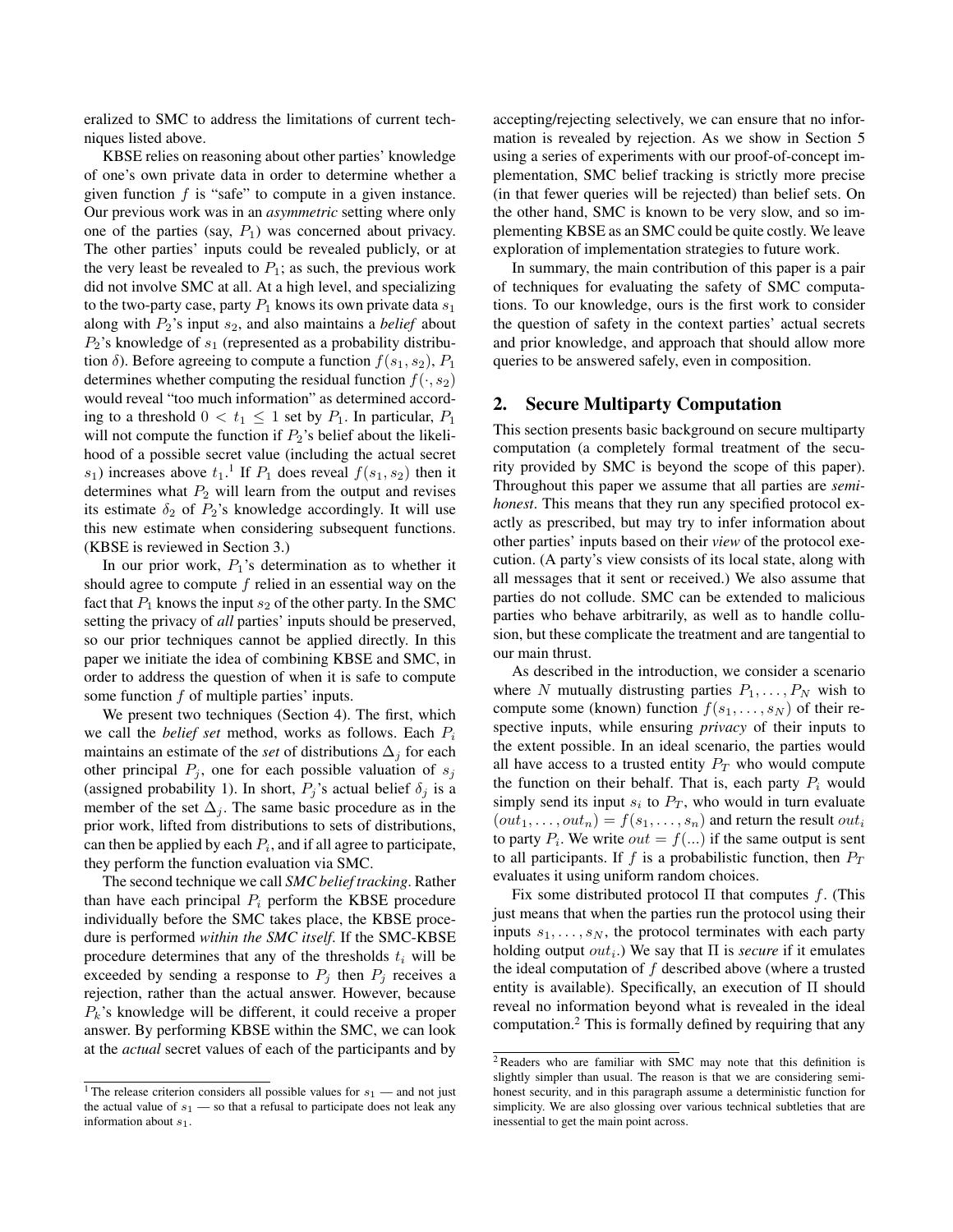party in the ideal world can sample from a distribution that is "equivalent" to the distribution of that party's view in a real-world execution of  $\Pi$ . Since any party  $P_i$  in the ideal world knows only its own input  $s_i$  and the output  $out_i$  that it received from  $P_T$ , this implies that  $\Pi$  achieves the level of privacy desired. We stress that not only is no information (beyond the output) about any *single* party's input is revealed, but also no *joint* information about several parties' inputs is revealed either (just as in the ideal world).

The cryptographic literature considers several notions of what it means for two distributions  $D, D'$  to be "equivalent". The simplest notion is to require  $D, D'$  to be *identical*. If this is the case for the distributions described above, then Π is said to achieve *perfect* security. Alternately, we may require that  $D, D'$  be indistinguishable by computationally bounded algorithms. (We omit a formal definition, though remark that this notion of indistinguishability is pervasive in all of cryptography, beyond SMC.) In this case, we say that Π achieves *computational* security. Perfect security is achievable for  $N > 3$ , whereas only computational security is possible for  $N = 2$ .

In the remainder of the paper we assume that the secrets  $s_i$  remains fixed during a sequence of computations, so that information gained about  $s_i$  from one computation carries over to the next. We also assume that the  $P_i$  have no means to communicate outside the SMC, so that what can be learned about a particular secret depends only on the functions computed via an SMC. We leave relaxation of these restrictions to future work.

# 3. Knowledge-Based Security Policies

Our goal is to devise a method whereby each principal can determine whether participation in an SMC would reveal too much information about its secret. In prior work [11] we developed a solution for a special case of this problem. In this case we have two principals,  $P_1$  and  $P_2$ , and only  $P_1$ has a secret value  $x_1$ . In this situation,  $P_2$  wishes to compute some function  $Q$  of  $x_1$ , and  $P_1$  only wishes to proceed if  $P_2$ remains uncertain about  $x_1$  upon learning the result. If this is the case,  $P_1$  computes the result n and sends it back to  $P_2$ . If not, it sends a rejection message.

The key question is: how does  $P_1$  reason what  $P_2$  might learn about  $x_1$  based on the output of  $Q$ ? To answer this question, we adopted the approach of Clarkson et al. [2]. In their approach, P<sup>2</sup> has a *belief* about the possible values of  $x_1$ . They show how that belief can be revised upon learning the output of a function over that secret. In our approach,  $P_1$ *estimates* what  $P_2$  might know about  $x_1$  (e.g., that it is uniformly distributed), and then uses Clarkson et al.'s method to determine how much information  $P_2$  might gain from the answer to Q. If this information exceeds a threshold, the query is rejected.

In the remainder of this section, we describe Clarkson et al's technique, and then our application of it to knowledge-

| Variables             | $\boldsymbol{x}$ | $\in$      | Var                                                |
|-----------------------|------------------|------------|----------------------------------------------------|
| Integers              | n, s, o          | $\epsilon$ | $\mathbb{Z}$                                       |
| <i>Rationals</i>      | $\boldsymbol{r}$ | $\in$      | $\mathbb O$                                        |
| Arith.ops             | aop              |            | $ ::= +   \times   -$                              |
| Rel.ops               | relop            |            | $\  \cdot \  = \ \leq \  < \  = \  \neq \  \cdots$ |
| Arith. exps           | E                |            | $\therefore$ $x   n   E_1$ aop $E_2$               |
| <i>Bool.exps</i>      | B                |            | $\therefore$ $E_1$ relop $E_2$                     |
|                       |                  |            | $B_1 \wedge B_2 \mid B_1 \vee B_2 \mid \neg B$     |
| $\mathit{Statements}$ | Q, S             |            | $ ::=$ skip $x := E$                               |
|                       |                  |            | if B then $S_1$ else $S_2$                         |
|                       |                  |            | pif r then $S_1$ else $S_2$                        |
|                       |                  |            | $S_1$ ; $S_2$   while $B$ do $S$                   |



$$
\begin{array}{rcll} [\![\mathrm{skip}]\!] \delta & = & \delta \\ \qquad & [\![x := E]\!] \delta & = & \delta \left[ x \rightarrow E\right] \\ \qquad \qquad [\![\mathrm{if}\; B \;\mathrm{then}\; S_1 \;\mathrm{else}\; S_2]\!] \delta & = & [\![S_1]\!] (\delta|B) + [\![S_2]\!] (\delta| \neg B) \\ \qquad \qquad [\![\mathrm{p}\mathrm{if}\; q \;\mathrm{then}\; S_1 \;\mathrm{else}\; S_2]\!] \delta & = & [\![S_1]\!] (q\cdot \delta) + [\![S_2]\!] ((1-q)\cdot \delta) \\ \qquad \qquad [\![S_1\; ;\; S_2]\!] \delta & = & [\![S_2]\!] (\! [\![S_1]\!] \delta) \\ \qquad \qquad [\![\mathrm{while}\; B \;\mathrm{do}\; S]\!] & = & \!\! \mathrm{Ifp}\left[ \lambda f : \mathbf{Dist} \rightarrow \mathbf{Dist}.\; \lambda \delta. \\qquad \qquad f\left( [\![S]\!] (\delta|B)\right) + (\delta| \neg B)] \end{array}
$$

where

$$
\begin{array}{ll}\n\delta \left[ x \rightarrow E \right] \stackrel{\text{def}}{=} \lambda \sigma. \sum_{\tau \upharpoonright \tau} \tau_{\left[ x \rightarrow \llbracket E \rrbracket \tau \right] = \sigma} \delta(\tau) \\
\delta_1 + \delta_2 & \stackrel{\text{def}}{=} \lambda \sigma. \delta_1(\sigma) + \delta_2(\sigma) \\
\delta \left| B \right| & \stackrel{\text{def}}{=} \lambda \sigma. \text{ if } \llbracket B \rrbracket \sigma \text{ then } \delta(\sigma) \text{ else } 0 \\
p \cdot \delta & \stackrel{\text{def}}{=} \lambda \sigma. \ p \cdot \delta(\sigma) \\
\|\delta\| & \stackrel{\text{def}}{=} \sum_{\substack{\tau \upharpoonright \sigma}} \delta(\sigma) \\
\text{normal}(\delta) & \stackrel{\text{def}}{=} \frac{1}{\|\delta\|} \cdot \delta \\
\delta \left\| B \right\| & \stackrel{\text{def}}{=} \text{normal}(\delta | B)\n\end{array}
$$



based security enforcement. In the next section, we show how this approach can be generalized to the SMC setting.

#### 3.1 Clarkson et al.'s knowledge estimation

The programming language we use for computations is given in Figure 1. A computation is defined by a statement S whose standard semantics can be viewed as a relation between states: we write  $\llbracket S \rrbracket \sigma = \sigma'$  to mean that running statement S with input state  $\sigma$  produces output state  $\sigma'$ , where states map variables to integers:

$$
\sigma,\tau\in\mathbf{State}\stackrel{\text{\tiny def}}{=}\mathbf{Var}\to\mathbb{Z}
$$

Sometimes we consider states with domains restricted to a subset of variables V, in which case we write  $\sigma_V \in$ **State**<sub>V</sub>  $\stackrel{\text{def}}{=} V \to \mathbb{Z}$ . We will write  $\{x_1 = s_1, ..., x_n = s_n\}$ to represent a state  $\sigma$  whose domain is  $\{x_1, ..., x_n\}$  such that  $\sigma(x_1) = s_1, \sigma(x_2) = s_2$ , etc. We may also *project* states to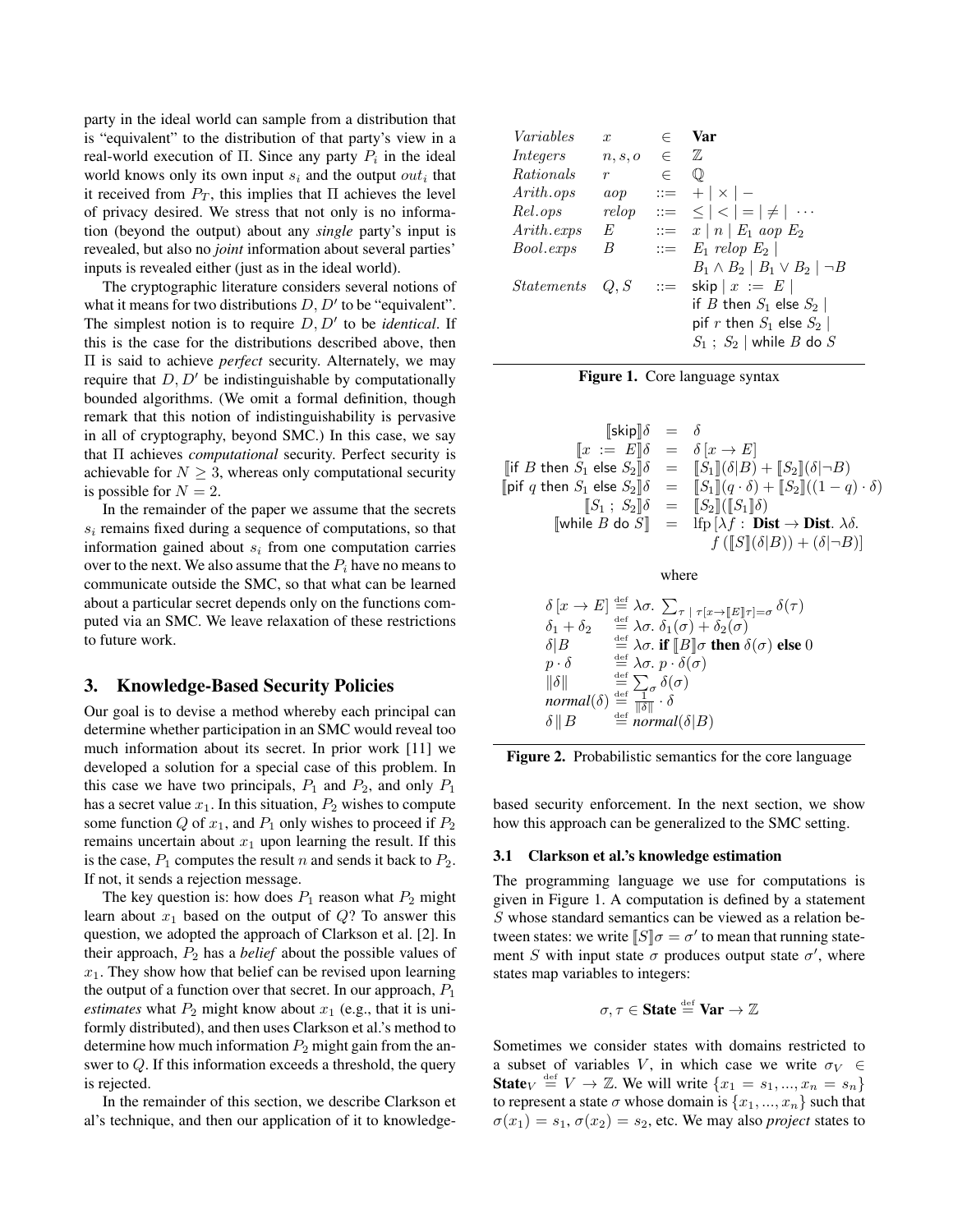a set of variables  $V$ :

$$
\sigma \restriction V \stackrel{\text{\tiny def}}{=} \lambda x \in \text{Var}_V. \ \sigma(x)
$$

The language is essentially standard. The semantics of the statement form pif  $r$  then  $S_1$  else  $S_2$  is non-deterministic: the result is that of  $S_1$  with probability r, and  $S_2$  with probability  $1 - r$ .

In our setting, we limit our attention to *queries* in this language. A query as a statement Q that can read, but not write, free variables  $x_1, ..., x_n$  (i.e., these are set in the initial state  $\sigma$ ), and sets the output to the variable *out*.

*Example* 1. As an example, consider the following query:

$$
Q_0 \stackrel{\text{def}}{=} \text{if } x_1 \ge 7
$$
  
then out := True  
else out := False

Given an input state  $\sigma = \{x_1 = 3\}$ , we have that  $[Q_0]\sigma =$  $\sigma'$  where  $\sigma' = \{x_1 = 3, out = \mathsf{False}\}.$ 

A belief is represented as a probability distribution, which is conceptually a map from states to positive real numbers representing probabilities (in range [0, 1]).

$$
\delta \in \text{Dist} \stackrel{\text{\tiny def}}{=} \text{State} \rightarrow \mathbb{R}+
$$

In what follows, we often notate distributions using lambda terms; e.g., we write  $\lambda \sigma$ .if  $\sigma(x_1) = 3$  then 1 else 0 to represent the point distribution assigning probability 1 to the state  $\sigma$  in which  $x_1$  is 3, and probability 0 to all other states.

Given a principal's initial belief, Clarkson et al. define a mechanism for *revising* that belief according to the output of a query. This works as follows. First, a principal evaluates the query according to its belief using the *probabilistic semantics* given in Figure 2. This semantics is standard (cf. Clarkson et al. [2]) so, due to space constraints, we do not describe it in detail here. It suffices to understand that  $\llbracket S \rrbracket \delta$ represents probabilistic execution: we write  $\llbracket S \rrbracket \delta = \delta'$  to say that the distribution over program states after executing S with  $\delta$  is  $\delta'$ . We may view  $\delta'$  as a prediction of the likelihood of the possible input states according to the possible output states. Upon seeing the actual output of the query, the principal can *revise* this prediction; we write such revision as  $\llbracket S \rrbracket \delta \parallel (out = n)$ , where  $out = n$  is a boolean expression  $B$  and  $n$  is the actual observed output. The definition of revision  $\delta \parallel B$  is given at the bottom of Figure 2. The revised belief can be used as the prior belief for a future query. The revision operation itself is a conditioning, which usually results in a distribution with a mass not equal to 1, followed by a normalization, which produces a real distribution.

Returning to Example 1, suppose that  $x_1$  represents  $P_1$ 's secret value, and  $P_2$ 's belief  $\delta_2$  is as follows

$$
\delta_2 \stackrel{\text{\tiny def}}{=} \lambda \sigma. \text{ if } \sigma(x_1) < 0 \text{ or } \sigma(x_2) \geq 10 \text{ then } 0 \text{ else } 1/10
$$

Thus,  $\delta_2$  is a function from states to real numbers implementing a uniform distribution: if  $x_1$ 's value in  $\sigma$  is between



Figure 3. Asymmetric belief tracking

$$
\begin{array}{ll}\n\text{tcheck}(q,\delta_i,t_j,x_j) \stackrel{\text{def}}{=} \\
1 & \underbrace{\delta_i} := [q]\delta_i \\
2 & \text{for all possible outputs } o \\
3 & \hat{\delta_i} := (\underbrace{\delta_i \,||\, (out=o)) \upharpoonright \{x_j\}}_{4} \\
4 & \text{if } \exists n. \, \hat{\delta_i}(\{x_j = n\}) > t_j \text{ then} \\
5 & \text{return } reject \\
6 & \text{return } accept\n\end{array}
$$

Figure 4. Threshold policy decision, tcheck

0 and 9 then  $\sigma$  is given probability 1/10, otherwise it is given probability 0. To revise  $\delta_2$  according to the actual output  $out =$  False, principal  $P_2$  first computes  $[q_0]\delta_2 = \delta'_2$ , which when simplified can be written

$$
\delta'_2 \stackrel{\text{def}}{=} \lambda \sigma.\text{if } \sigma(x_1) < 0 \text{ or } \sigma(x_2) \ge 10 \text{ then } 0
$$
\nelse if  $\sigma(out) = \text{True}$  and  $\sigma(x_1) \ge 7$  then  $1/10$ \nelse if  $\sigma(out) = \text{False}$  and  $\sigma(x_1) < 7$  then  $1/10$ \nelse 0

Revising  $\delta_2'$  under the assumption that  $out =$  False would produce the following (simplified) distribution:

$$
\delta_2' \parallel (out = \text{False}) \stackrel{\text{def}}{=} \\
\lambda \sigma. \text{ if } \sigma(x_1) < 7 \text{ or } \sigma(x_2) \ge 10 \text{ then } 0 \text{ else } 1/7
$$

*Soundness.* Clarkson et al. show that the probabilistic semantics and revision exactly model the changing belief of an adversary as it learns outputs of the queries, assuming no other channel of information flow exists, and the adversary is rational and has unbounded computational power.

Theorem 2 (Theorem 1 of [2]). *A rational, computationally unbounded agent, having belief*  $\delta$  *about*  $x_1$ *, updates its belief to* δ <sup>0</sup> *after learning output* n *of a query* Q*, with no other channels, where*  $\delta'$  *is*  $\llbracket Q \rrbracket \delta \parallel (out = n)$ *.* 

#### 3.2 Enforcing knowledge-based security policies

Our prior work [11] uses Clarkson et al's technique as a key building block for handling the scenario given in Figure 3. Here, in step 1  $P_2$  sends a query Q and a state  $\sigma$  to  $P_1$ . In step 2,  $P_1$  decides whether  $Q$  is safe to compute, and if so, executes  $[Q] \sigma' = \sigma''$ , where  $\sigma'$  is  $\sigma$  with the added mapping of  $x_1$  to  $P_1$ 's secret  $s_1$ . In step 3,  $P_1$  sends back the result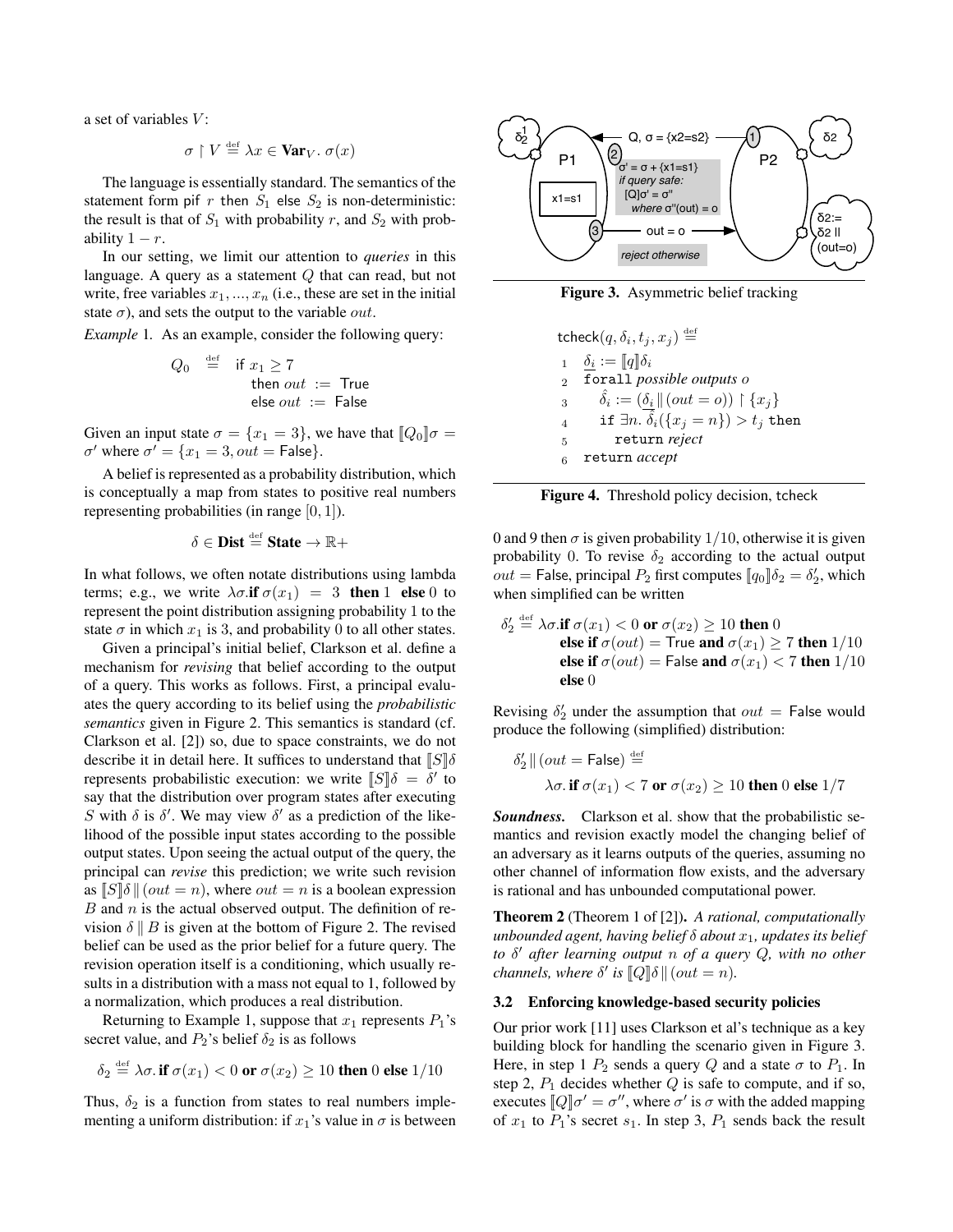$o = \sigma''(out)$  if the query was safe, and otherwise rejects the query.  $P_2$  revises its belief  $\delta_2$  based on the outcome.

The main question to answer is how  $P_1$  determines whether  $Q$  is safe, i.e., whether it "reveals too much information." We propose that principal  $P_1$  assign to its secret a *knowledge threshold*  $t_1$ , where  $0 < t_1 \leq 1$ , interpreted to mean that  $P_2$  should never be certain of  $P_1$ 's secret with probability greater than  $t_1$ . Returning to Example 1, suppose that  $P_1$ 's knowledge threshold  $t_1 = 1/10$  and  $x_1 = 3$ . Running  $Q_0$  produces False, and  $P_2$ 's revised belief  $\delta'_2$  assigns to the state  ${x_1 = 3, out = False}$  the probability 1/7, which exceeds the threshold. As such  $P_1$  ought to reject the query. On the other hand, if the threshold was  $1/2$ , then the query could be accepted.

Keeping this intuition in mind, here is how the part notated *is the query safe* in Figure 3 is implemented. First, P<sup>1</sup> *estimates*  $P_2$ 's belief  $\delta_2$  about  $P_1$ 's secret value. We write  $\delta_2^1$ to indicate this estimate.<sup>3</sup> Then  $P_1$  calls tcheck $(Q, \delta_2^1, t_1, x_1)$ , the pseudocode for which is given in Figure 4. Here,  $\delta_i$  is bound to  $P_1$ 's estimate  $\delta_2^1$ , while  $t_j$  and  $x_j$  are bound to  $t_i$ and  $x_i$  (that is, the *variable name*  $x_i$ , not the value it is bound to), respectively.

On line 1,  $P_1$  probabilistically executes  $[Q]\delta_i$  producing  $\delta_i$ . Then, for each possible output o (line 2),  $P_1$  can revise the belief,  $\delta_i || (out = o)$ , from which we can project states to involve only secret  $x_1$ , written  $\hat{\delta}_i = (\delta_i | (out = o))$  ${x_1}$  (line 3). We explain shortly why every possible output must be considered, rather than just the output for  $P_1$ 's actual secret value. On line 4, we check whether for o and corresponding revised belief  $\hat{\delta_i}$  there exists a possible value *n* such that  $(\hat{\delta}_i)(\{x_1 = n\}) > t_1$ . If so, the query Q must be rejected, to avoid leaking too much information (line 5). Otherwise, the query is acceptable (line 6).

If tcheck $(Q, \delta_2^1, t_1, x_1)$  returns *accept* then  $P_1$  can execute the query, send back the result, and update its estimate  $\delta_2^1$  to be  $\underline{\delta_2^1}$   $| (out = o)$ .

*Avoiding leakage due to query rejection.* Line 2 in Figure 4 requires we consider all possible outputs o. At first glance, doing so seems unnecessarily conservative. For Example 1, suppose that  $t_1 = 1/5$  and  $\delta_1^2 = \delta_2$ ; then executing tcheck $(Q_0, \delta_2^1, t_1, x_1)$  would produce *reject*. But if the actual secret is  $x_1 = 3$ , then we have already established that answering the query (with False) results in  $\delta_2$  being revised to assign  $\{x = 3, out = \text{False}\}\$  probability  $1/7$  which is below the threshold. On the other hand, suppose that  $x_1$ was 8 instead of 3, in which case answering the query with True would cause  $P_2$ 's revised belief to ascribe probability  $1/3$  to  $\{x_1 = 8, out = True\}$ , which exceeds the threshold  $t_1 = 1/5$ . But if  $P_1$  rejects the query, and  $P_2$  knows threshold  $t_1$  it will be able to infer that the only reason for rejection would be that the answer would have been True. Even if  $t_1$ is not known directly, it can be inferred by enough queries to eventually make this sort of determination.  $P_1$  avoids this situation by rejecting any query for which there exists a secret that could be compromised by the answer, even if that does not happen to be its secret. This approach results in  $P_1$  deciding to allow a query or not independetly of his true secret value. Such policy decisions are *simulatable* [9] in that  $P_2$ could have determined on their own whether  $P_1$  will reject the query, hence learning of  $P_1$ 's decision tells them nothing.

## 4. Enforcing knowledge thresholds for SMC

In this section we show how to generalize knowledgebased enforcement from the single-secret scenario given in Figure 3 to the multi-secret setting of SMC. In this setting, there are N principals,  $P_1, ..., P_N$  each with a secret  $x_1 = s_1, ..., x_N = s_N$ . Each  $P_i$  maintains a belief  $\delta_i$  about the possible values of the other participating principals' secrets. In addition, each  $P_i$  has a knowledge threshold  $t_i$  that bounds the certainty that the other principals can have about its secret's value.

Next we present an example to illustrate how belief estimation is adapted to the SMC case, and then we use this example to illustrate two possible methods we have devised for enforcing the knowledge threshold, the *belief set* method (Section 4.2) and the *SMC belief tracking* method (Section 4.4). We prove both methods are sound and discuss their tradeoffs in Section 5.

## 4.1 Running example

Suppose we have three principals,  $P_1$ ,  $P_2$ , and  $P_3$ , each with a net worth  $x_1 = 20, x_2 = 15$ , and  $x_3 = 17$ , in millions of dollars, respectively. Suppose they wish to compute  $Q_1$ which determines whether  $P_1$  is the richest:

$$
Q_1 \stackrel{\text{def}}{=} \text{if } x_1 \ge x_2 \land x_1 \ge x_3
$$
  
then *out* := True  
else *out* := False

Using the idealized view, each of  $P_1$ ,  $P_2$ , and  $P_3$  can be seen as sending their secrets to  $P_T$ , which initializes  $\sigma$  such that  $\sigma(x_1) = 20, \, \sigma(x_2) = 15$ , and  $\sigma(x_3) = 17$ . Running  $Q_1$ using  $\sigma$  produces an output state  $\sigma'$  such that  $\sigma' (out)$  = True.

Now suppose that  $P_1$  believes that both  $P_2$  and  $P_3$  have at least \$10 million, but less than \$100 million, with each case equally likely. Thus principal  $P_1$ 's belief is defined as

$$
\delta_1 \stackrel{\text{def}}{=} \lambda \sigma.\text{if } \sigma(x_2) < 10 \text{ or } \sigma(x_2) > 100 \text{ or } \sigma(x_3) < 100 \text{ or } \sigma(x_3) > 100 \text{ or } \sigma(x_1) \neq 20 \text{ then } 0 \text{ else } 1/8281
$$

States which ascribe either  $x_2$  or  $x_3$  a net worth outside the expected range, or ascribe  $x_1$  to the wrong value, are considered impossible, and every one of the remaining 8281

 $3$  How  $P_1$  comes by this estimate is beyond the scope of this paper, but we point out that for many kinds of data, good estimates are easy to come by. For example, generic distributions over personal information like gender, birthday, social security number, income, etc. can be gained from census data or other public and private repositories (e.g., Facebook demographics).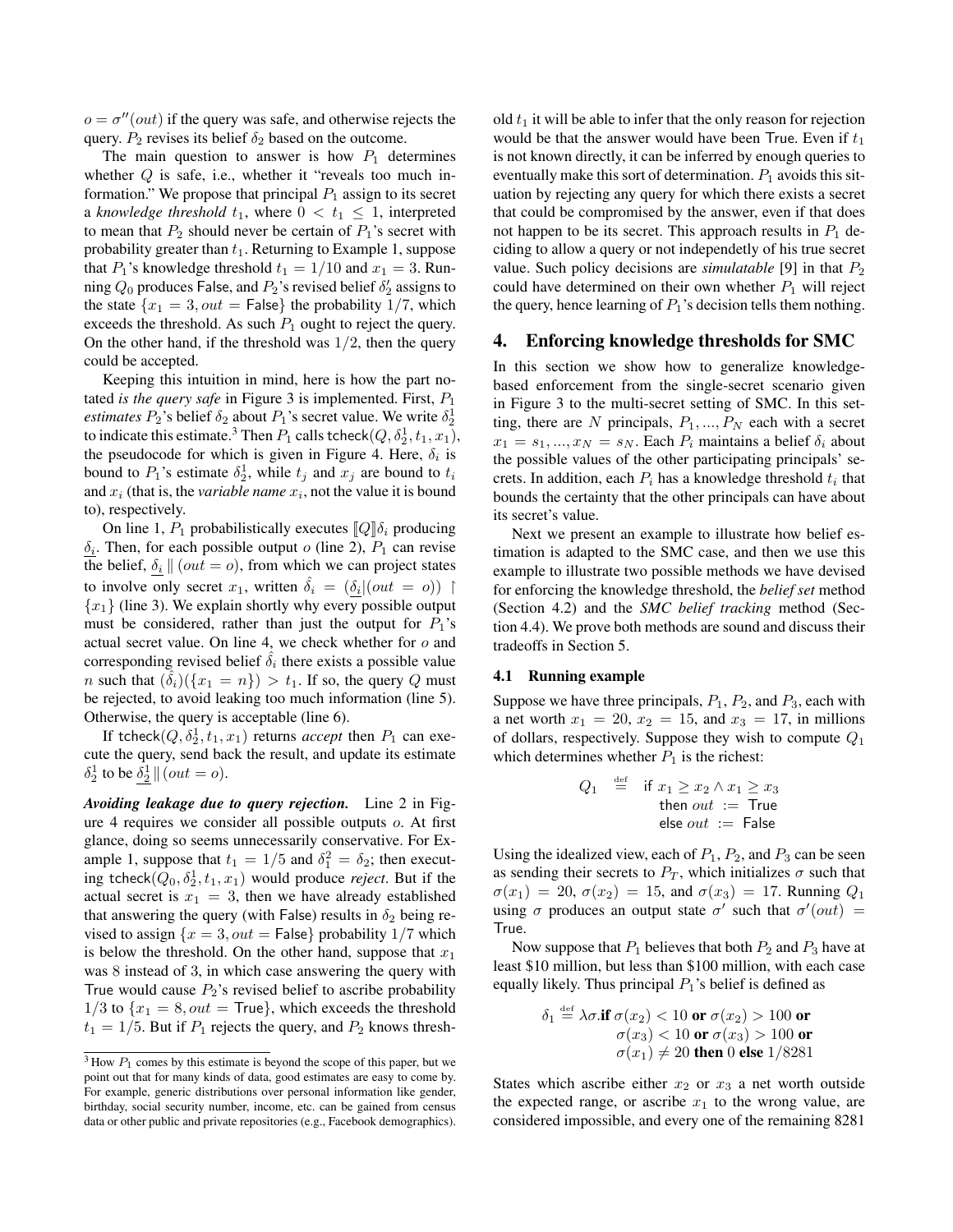(that is  $91 \times 91$ ) states is given probability  $1/8281$ . The beliefs of  $P_2$  and  $P_3$  are defined similarly.

Belief revision proceeds as before: once  $P_T$  performs the computation and sends the result, each  $P_i$  revises its belief. For our example query  $Q_1$ , principal  $P_1$  would perform  $[Q_1]\delta_1 = \delta_1''$  and since the output of the query is True, then revision produces  $\delta_1' = [Q_1]\delta_1 | (out = True)$ . This revised belief additionally disregards states that ascribe  $x_2$  or  $x_3$  to values greater than  $P_1$ 's own wealth, which is \$20M:

$$
\delta_1' \stackrel{\text{def}}{=} \lambda \sigma.\mathbf{if} \ \sigma(x_2) < 10 \text{ or } \sigma(x_2) > 20 \text{ or} \\
\sigma(x_3) < 10 \text{ or } \sigma(x_3) > 20 \text{ or} \\
\sigma(x_1) \neq 20 \text{ then } 0 \text{ else } 1/121
$$

The revised beliefs of  $P_2$  and  $P_3$  will be less specific, since each will simply know that  $P_1$ 's wealth is at least their own and no less than the rest of the parties.

## 4.2 Knowledge-based security with belief sets

Now we wish to generalize threshold enforcement, as described in Section 3.2, to SMC. In the simpler setting  $P_1$ maintained an estimate  $\delta_2^1$  of  $P_2$ 's belief  $\delta_2$ . In the SMC setting we might imagine that each  $P_j$  maintains a belief estimate  $\delta_i^j$  and then performs tcheck $(q, \delta_i^j, t_j, x_j)$  for all  $i \neq j$ . If each of these checks succeeds, then  $P_j$  is willing to participate.

The snag is that  $P_j$  cannot accurately initialize  $\delta_i^j$  for all  $i \neq j$  because it cannot directly represent what  $P_i$  knows about  $x_i$ —that is, its exact value. So the question is: how can  $P_i$  estimate the potential gain in  $P_i$ 's knowledge about  $x_j$  after running query without knowing  $x_i$ ?

One approach to solving this problem, which we call the *belief set* method, is the following.  $P_i$  follows roughly the same procedure as above, but instead of maintaining a single distribution  $\delta_i^j$  for each remote party  $P_i$ , it maintains a *set* of distributions where each distribution in the set applies to a particular valuation of  $x_i$ . As a first cut, suppose that  $P_j$ initializes this set to be as follows:

$$
\Delta_i^j \stackrel{\text{def}}{=} \{ \delta_i^j \, \Vert \, (x_i = v) \; : \; v = \sigma(x_i), \sigma \in support(\delta_j \upharpoonright \{x_i\}) \}
$$

Thus  $\Delta_i^j$  is a set of possible distributions, one per possible valuation of  $x_i$  that  $P_j$  thinks is possible according to its belief  $\delta_i$ .

However, this method for initializing the set is not quite expressive enough, since it may fail to take into account correlations among beliefs of multiple principals. For example, if it were known (by all principals) that only one of the principals in the running example can have secret value equal to 15, then  $P_2$  would know initially, based on this own secret  $x_2 = 15$ , that  $P_1$ 's value  $x_1$  cannot be 15. However,  $P_1$  cannot arrive at this conclusion without knowing  $x_2$ , which is, of course, outside of its knowledge initially.

Therefore, we define the initial belief set using a distribution δ over *all* principals' secret data which sufficiently captures any correlations in those secrets. Such a distribution



Figure 5. Threshold enforcement for SMC using belief sets

tcheck\_all $(q, j) \stackrel{\text{def}}{=}$ 1 forall  $i \in 1..n$  with  $i \neq j$ 2 tcheck $(q, \Delta_i, t_j, x_j)$ <sup>3</sup> if *all threshold checks succeed* then <sup>4</sup> *agree to participate* <sup>5</sup> else <sup>6</sup> *refuse to participate*



can then be used, given some valuations of secret variables, to derive what a principal's initial belief would be.

$$
\Delta_i \stackrel{\text{def}}{=} \{ \delta \mid (x_i = v) : v = \sigma(x_i), \sigma \in support(\delta \restriction \{x_i\}) \}
$$

Since we are starting from a globally held belief  $\delta$ , there is no need to distinguish  $\Delta_i^j$  from  $\Delta_i^k$ —they are the same  $\Delta_i$ .

Now each  $P_i$  follows the procedure depicted in Figure 5 for the idealized view (with a trusted principal  $P_T$ ). First, the principals agree on the query Q. Second, each principal  $P_i$  performs the threshold check tcheck all  $(Q, j)$ , whose code is given in Figure 6. Notice that calls to tcheck(...) on line 2 are with the set  $\Delta_i$ , rather than a single distribution  $\delta_i^j$ . The definitions of the operations in the pseudocode in Figure 4, when applied to sets  $\Delta$  rather single elements  $\delta$ , are defined in Figure 7. In all but the last case, these operations are just straightforward liftings of the operations on single distributions. For  $\Delta(\sigma)$ , we return the highest probability for  $\sigma$  of those ascribed to it by distributions in  $\Delta$ , to assure that our decision to participate or not is safe. Also note that we will always be dealing with non-empty ∆, hence the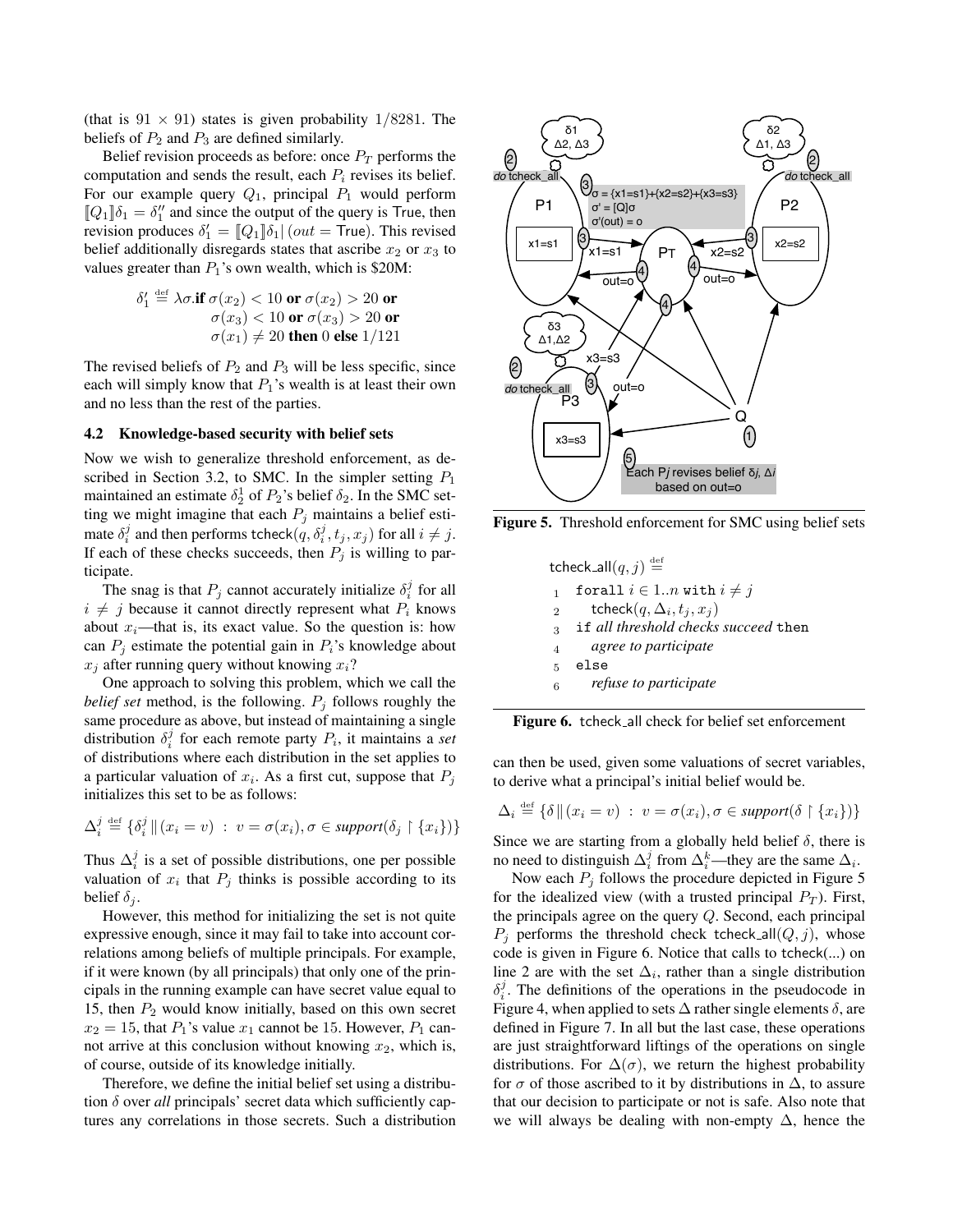#### Semantics

$$
[\![S]\!] \Delta = \{ [\![S]\!] \delta \; : \; \delta \in \Delta \}
$$

**Operations** 

$$
\begin{array}{ll}\n\Delta \upharpoonright V & \stackrel{\text{def}}{=} \{ (\delta \upharpoonright V) \; : \; \delta \in \Delta \} \\
\text{normal}(\Delta) & \stackrel{\text{def}}{=} \{ \text{normal}(\delta) \; : \; \delta \in \Delta \, , \; ||\delta|| > 0 \} \\
\Delta \parallel B & \stackrel{\text{def}}{=} \text{normal}(\{ (\delta|B) \; : \; \delta \in \Delta \} ) \\
\Delta(\sigma) & \stackrel{\text{def}}{=} \max_{\delta \in \Delta} \delta(\sigma)\n\end{array}
$$



maximum probability is sufficiently defined. On the other hand, the normalization procedure for distributions  $\delta$  is only well defined whenever  $\|\delta\| > 0$ . Because of this, we make sure the normalization for distribution sets only normalizes the normalizable distributions, and discards the rest. The way in which some member distributions of ∆ could become non-normalizable, that is, having mass of 0, is by way of the conditioning operation, where the condition is inconsistent with all possible states in the distribution.

In the third step, if the query is acceptable for all  $P_j$ , each sends its secret  $x_j = s_j$  to  $P_T$ , which executes Q using the secret state  $\sigma$  constructed from each secret. Fourth, the result  $o$  is sent back to each principal. Finally, as usual,  $P_1$  revises each of its estimates  $\Delta_i$  and its own belief  $\delta_i$ . Note that all principals make the same update for  $\Delta_i$ , hence there really is only one  $\Delta_i$ , known by all, estimating  $P_i$ 's knowledge.

While we have depicted this procedure in the idealized view of SMC, it is easy to see that we can simply implement steps 3 and 4 as a normal SMC and the remainder of the procedure is unchanged.

## 4.3 Soundness of belief sets

Now we can show that the belief set procedure is *sound*, in that for all  $P_i$ , participating or not participating in a query will never increase another  $P_i$ 's certainty about  $P_i$ 's secret above its threshold  $t_i$ .

**Remark 3.** Suppose principals  $P_1, ..., P_N$  wish to execute a query Q. The secret state  $\sigma_s = \{x_1 = s_1, ..., x_N = s_N\}$ contains all their secrets. Assume that for each  $P_i$ :

- 1.  $P_i$  has a belief  $\delta_i$ .
- 2.  $P_i$ 's belief  $\delta_i$  is consistent with  $\sigma_s$ , that is,  $\delta_i(\sigma_s) > 0$ .
- 3.  $P_i$ 's belief  $\delta_i$  is within the public estimate of his knowledge, that is,  $\delta_i \in \Delta_i$ .

Suppose  $\llbracket Q \rrbracket \sigma_s = \sigma'_s$  such that  $\sigma'_s(out) = o$ . That is, the actual output of the query  $Q$  is  $o$ . Then, the belief of each agent, after learning the output, is  $\delta_i$  || (*out = 0*), and is a member of the estimated set  $\Delta_i || (out = o)$ .

*Proof.* Theorem 2 tells us that  $\delta_i' = [Q]\delta_i || (out = o)$  are the new beliefs of the principals, having learned that  $out = 0$ . By assumption we had  $\delta_i \in \Delta_i$ , and since  $\delta_i$  was consistent with  $\sigma_s$ , it must be that  $\delta_i'$  is consistent (having non-zero mass), and therefore  $\delta_i' \in \Delta_i' = \Delta_i || (out = o)$ .  $\Box$ 

This remark is merely a lifting of Theorem 2 to sets of beliefs. The more interesting point arises when the principals are also interested in enforcing a knowledge threshold.

Lemma 4. *Suppose the same premise as Remark 3. Also suppose that policy thresholds*  $t_i$  *are public, and*  $[Q]\sigma_s =$  $\sigma'_{s}$  such that  $\sigma'_{s}(out) = o$ . That is, the actual output of the *query* Q *is* o*, and each* P<sup>i</sup> *learns either*

- *the output* o *of the query, or*
- *which principals* P<sup>j</sup> *rejected the query.*

*Then, the belief of each agent, in the first case is*  $\delta_i$  || (*out* = *o*)*,* and is within the estimate  $\Delta_i \parallel (out = o)$ *, or in the second case, remains at*  $\delta_i$ *.* 

*Proof.* The lemma effectively states that the policy decisions have no effect on the beliefs; if a query is rejected, learning which principals rejected it reveals nothing. Similarly, if the query is not rejected, the additional information each principal gets (that no one rejected the query), also does not change the belief.

The lemma holds due to the simple fact that the policy decisions do not depend on private information (see Figure 6), every single principal could determine, on their own, whether another principal would reject a query. Thus the policy decisions, as a whole, are a simulatable procedure. The rest follows from Remark 3.  $\Box$ 

Some subtleties are worth mentioning. First, a premise of the lemma is that  $\Delta_i$  are known by all principals. This fact needs to remain as the query is answered so the same premise will hold for the next query. Fortunately this is the case, as the revised belief sets in the case of policy success,  $\Delta_i$  || *out* = *o* are also known by all participants, as *o* is known, and so are the initial  $\Delta_i$ .

A second subtlety is that the queries themselves must be chosen independent of anyone's secret. In some situations, where the principals are actively attempting to maximize their knowledge, and are allowed to propose queries to accomplish this, the query choice can be revealing. This problem is beyond the scope of this work, and we will merely assume the query choice is independent of secrets.

## 4.4 SMC belief tracking: ideal world

Now we present an alternative to the belief set method, in which the decision to participate or not, involving checking thresholds after belief revision, takes place *within the SMC itself*. As such, we call this method *SMC belief tracking*. Once again we present the algorithm using the ideal world with a trusted third party  $P_T$ . The steps are shown in Figure 8. The first step is that each  $P_i$  presents its secret  $x_i = s_i$  to  $P_T$ , along with the collective belief  $\delta$ . Principal  $P_T$  then initializes the computation state by calling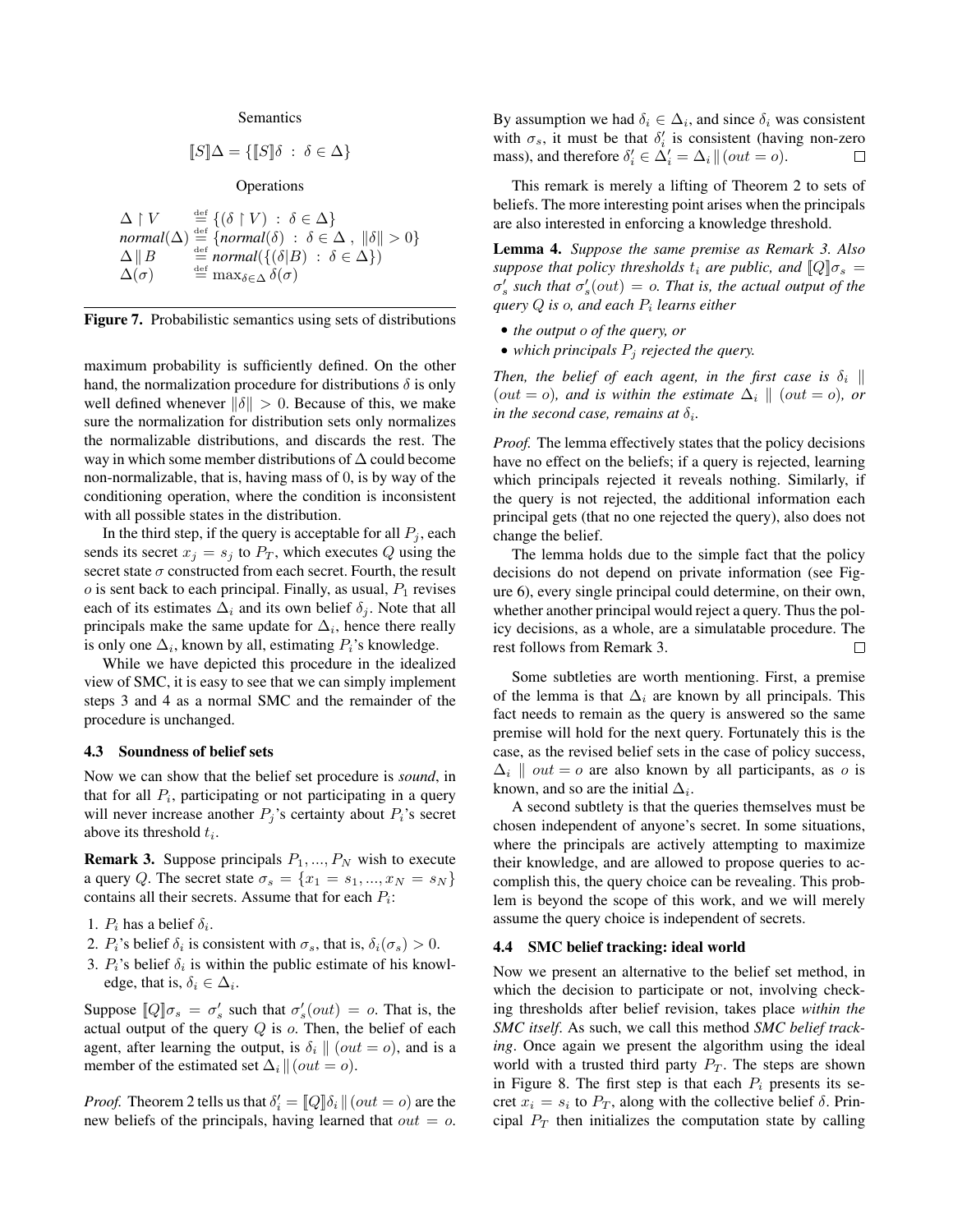

Figure 8. SMC belief tracking scenario (ideal view)

$$
\begin{aligned}\n\text{init\_SMC}(s_1...s_N, r_1...r_N, \delta) & \stackrel{\text{def}}{=} \\
1 & \sigma_s & := \{x_1 = s_1, ..., x_N = s_N\} \\
2 & \delta_1 & := \delta \|(x_1 = s_1); \ t_1 & := r_1 \\
\cdots \\
\text{min} & \sigma_s & := \delta \|(x_N = s_N); \ t_N & := r_N\n\end{aligned}
$$
\n
$$
\text{threshold\_SMC}(Q) \stackrel{\text{def}}{=} \\
1 & \sigma & := (\llbracket Q \rrbracket \sigma_s)(out) \\
2 & \text{forall } j \in 1..n \\
3 & \text{forall } i \in 1..n \text{ with } i \neq j \\
4 & \text{theck}(Q, \delta_j, t_i, x_i) \\
5 & \text{if all threshold checks succeed then} \\
6 & \delta_j & := \llbracket Q \rrbracket \delta_j \parallel (out = o) \\
7 & \text{return } o \text{ to } P_j \\
8 & \text{else}
$$
\n
$$
9 & \text{return reject to } P_j
$$

Figure 9. SMC belief tracking (ideal view)

init SMC( $s_1...s_N$ ,  $\delta$ ), given in Figure 9. On line 1, this code initializes the secret state  $\sigma_s$  that contains all of the secrets. On lines 2..( $n+1$ ), it initializes each principal  $P_i$ 's belief as in the belief set case, by specializing  $\delta$  with the knowledge unique to  $P_i$ . It also initializes each threshold  $t_i$  to  $r_i$ .

In step 2 (of the diagram), the query  $Q$  is made available to  $P_T$ , which then runs (in step 3) threshold SMC(Q), also shown in Figure 9. On line 1 we compute the actual output o for the query, based on the secret state. On line 2 we loop over each principal  $P_j$ . The remainder of the code aims to

decide whether answering the query and sending the result to  $P_i$  would reveal too much information; if not, we send  $P_i$ the answer o (line 7) and otherwise we reject.

Returning to the body of the loop, the next step is to make sure that for every  $P_i$  (line 3) its threshold check (Figure 4) will not reject  $P_i$ . That is, given the query q and the estimated knowledge of  $P_j$ , we make sure that the answer to the query will not reveal too much about  $P_i$ 's secret  $x_i$  (where by "too much" we mean  $P_i$ 's certainty about  $P_i$ 's possible secret exceeds threshold  $t_i$ ). Assuming all  $P_i$  threshold checks succeed (line 5), we then revise the  $P_j$ 's belief according to the output  $o$  (line 6), which we then send to  $P_i$  (step 4 in the diagram). No revision is done on  $P_j$ 's belief if the query is rejected for  $P_j$ . Finally, each principal revises its own belief  $\delta_i$  based on the output.

We can repeat steps 2–5 for each subsequent query  $Q'$ , and  $P_T$  will use any beliefs  $\delta_i$  revised from the run of Q. By performing threshold SMC as part of an SMC, no participant  $P_i$  is ever shown the opposite's secret, and yet an accurate determination is made for each about whether to participate.

Importantly, the fact that  $P_i$  receives a proper answer or *reject* is not (directly) observed by any other  $P_i$ ; such an observation could reveal information to  $P_j$  about  $x_i$ . For example, suppose  $Q_2 \stackrel{\text{def}}{=} x_1 \leq x_2$  and both secrets are (believed to be) between 0 and 9. If  $x_2 = 0$  then  $[Q_2]\sigma_s$ will return True only when  $x_1$  is also 0. Supposing  $t_1 = 3/5$ , then  $P_2$  should receive *reject* since there exists a valuation of  $x_1$  (that is, 0) such that  $P_2$  could guess  $x_1$  with probability greater than 3/5. Similar reasoning would argue for reject if  $x_2 = 9$ , but acceptance in all other cases. As such, if  $P_1$ observes that  $P_2$  receives *reject*, it knows that  $x_2$  must be either 0 or 9, independent of  $t_2$ ; as such, if  $t_2 < 1/2$  we have violated the threshold by revealing the result of the query.

This asymmetry means that threshold SMC may return a result for one participant but not the other, e.g.,  $P_1$  might receive *reject* because  $t_2$  is too low while  $P_2$  receives the actual answer because  $t_1$  is sufficiently high. Nonetheless each  $P_i$ 's threshold will be respected.

## 4.5 SMC belief tracking: real world

Lacking a trusted third party in the real world, the participants can use secure multi-party computation and some standard cryptographic techniques to implement  $P_T$ 's functionality amongst themselves. There are two aspects of  $P_T$  that they need to handle: the computation  $P_T$  performs, and the hidden state  $P_T$  possesses in between queries.

The first aspect is exactly what SMC is designed to do. For the second aspect, we need a way for the participants to maintain  $P_T$ 's state amongst themselves while preserving its secrecy. (Since we are using the semi-honest adversary model, we do not concern ourselves with integrity; in the malicious setting, standard techniques could be used to enforce integrity.) This state, initially constructed by init SMC (Figure 9) consists of (1) the parties' secrets, encoded as a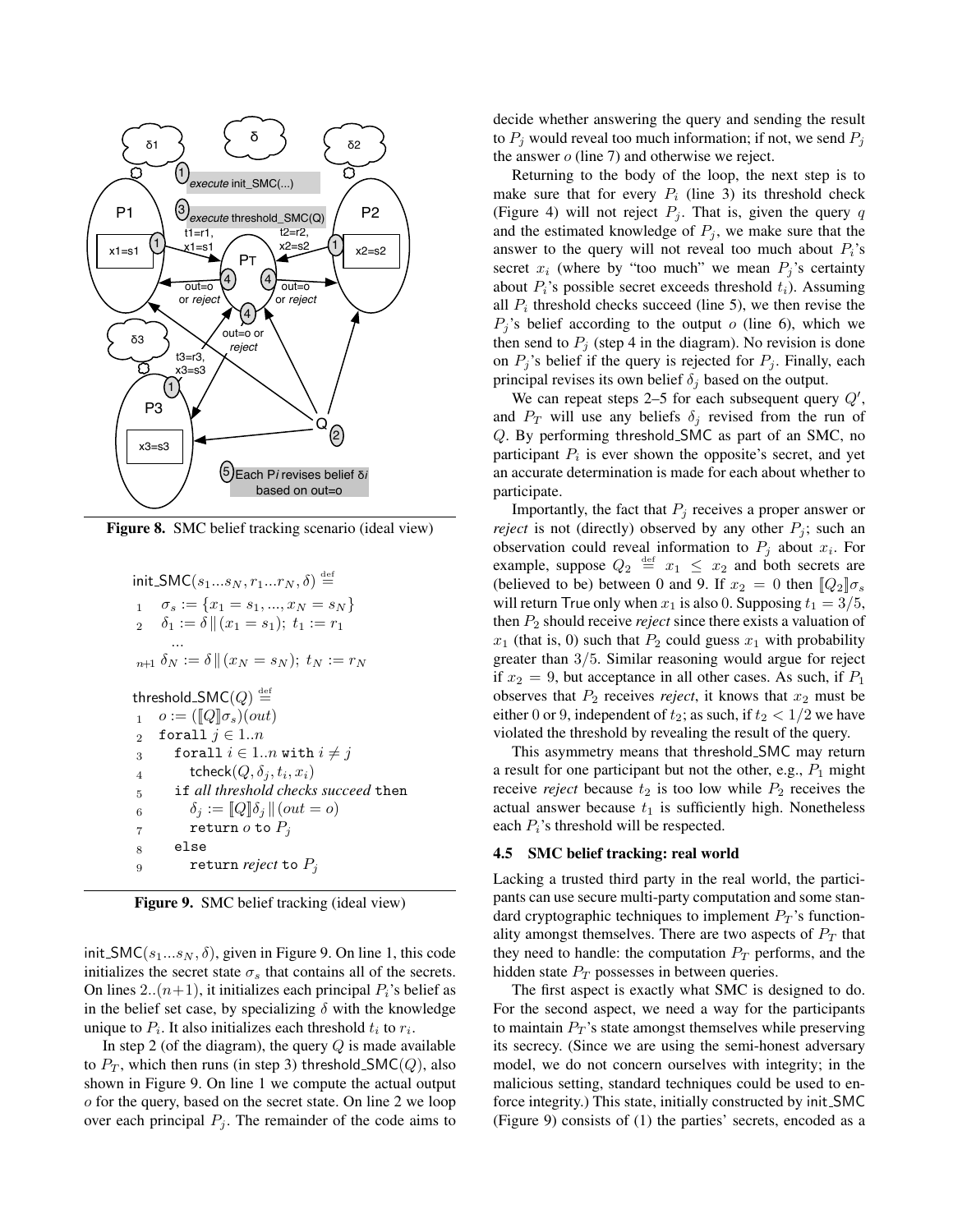state  $\sigma_s$ ; (2) policy thresholds  $t_i$ ; and (3) the current beliefs  $\delta_i$ . We will refer to this state as  $\Sigma_T$ .<sup>4</sup> We assume  $\Sigma_T$  can be encoded by a binary string of length (exactly)  $\ell$ , for some known  $\ell$ .

The initialization procedure formulated in the idealized world does not output anything to the participants. In the real world, however, the secure computation of init SMC returns *secret shares* of  $\Sigma_T$  to the parties. That is, the secure computation implements the following (randomized) function after computing  $\Sigma_T$ : choose random  $c_1, \ldots, c_{N-1} \in \{0,1\}^{\ell}$  and set  $c_N = \Sigma_T \oplus \left(\bigoplus_{i=1}^{N-1} c_i\right)$ . Then each party  $P_i$  is given  $c_i$ . The query-evaluation procedure threshold\_SMC receives  $(c_1, ..., c_N)$  along with the query Q. The procedure begins by reconstructing  $\Sigma_T = \bigoplus_{i=1}^N c_i$ , and then proceeds as usual. Upon completion, threshold SMC computes (new) shares

 $c'_1, \ldots, c'_N$  of  $\Sigma'_T$  (as before), and gives  $c'_i$  to  $P_i$  along with the actual output. (At this point, each  $P_i$  can erase the old share  $c_i$ .)

Note that each time the sharing is done, nothing additional about  $\Sigma_T$  is revealed from any individual fragment ("share")  $c_i$ . (Indeed, each  $c_i$  is simply a uniform binary string of length  $\ell$ .) In particular, just as in the ideal world,  $P_i$  does not learn whether its policy rejected another participant  $P_j$ .

Remark 5. Honest (but curious) participants can derive exactly the same knowledge about each other's secrets from the real-world SMC implementation of  $P_T$  that they do from interacting with  $P_T$  in the idealized world. Specifically,  $P_T$ reveals only the following to each agent  $P_i$  in the ideal world:

- Output of a query, if policy checks on  $\delta_i$  succeed, or
- rejection, if a policy fails.

## 4.6 Soundness of SMC belief tracking

Suppose that no dishonest parties are detected during the runs of SMC belief tracking. Then, by Remark 5, we can justify soundness in the real world by considering the approach in the idealized world.

**Lemma 6.** *Suppose principals*  $P_1, ..., P_N$  *wish to execute a query* Q. The secret state  $\sigma_s = \{x_1 = s_1, ..., x_N = s_N\}$ *contains all their secrets. Each has a public threshold* t<sup>i</sup> *for their policy check. Assume the following for each*  $P_i$ *:* 

- *1.*  $P_i$  has a belief  $\delta_i$  about the secret variables.
- 2.  $P_i$ 's belief  $\delta_i$  is consistent with  $\sigma_s$ , that is,  $\delta_i(\sigma_s) > 0$ .

*Suppose*  $\llbracket Q \rrbracket \sigma_s = \sigma'_s$  *such that*  $\sigma'_s(out) = o$ *. That is, the actual output of the query*  $Q$  *is o. Then, for each agent*  $P_i$ *:* 

• If  $P_i$  receives output o from  $P_T$ , its revised belief is  $\delta_i || (out = o).$ 

# $\bullet$  *If*  $P_i$  is rejected, its belief does not change.

*Specifically, in either case, the procedure* threshold SMC *maintains the correct beliefs.*

*Proof.* The proof of this lemma reasons similarly Lemma 4: rejection reveals nothing new, and acceptance tracks beliefs precisely. We can see from line 4 of Figure 9, that the procedure used to determine whether  $P_j$  will receive an answer or rejection depends on four things:

- The query  $Q$ , which is assumed to be public, and chosen independently of secrets.
- $P_i$ 's belief,  $\delta_i$ , about the secrets. This is naturally known by  $P_i$ .
- Thresholds  $t_i$  for  $i \neq j$ . These are also assumed to be publicly known.
- Variables  $x_i$ , which is just the names of the various secret variables, also known by all.

Since  $P_i$  knows all these things, he could determine himself whether  $P_T$  will reject him or not. Hence a rejection reveals nothing. In the case  $P_j$  receives an answer, we first note the acceptance itself reveals nothing due to the previous argument, and then further, that its belief changes to  $\delta_i$  $(out = o)$  as claimed. This is due to Theorem 2, as  $P_i$  here too is provided only the output of the query.

Note that the condition of consistency in the lemma is only required for the revision operation in the conclusion to be defined.  $\Box$ 

The lemma itself is only useful, however, when its premises hold. Specifically, we require  $P_T$  to possess the actual beliefs of the participants to start with. This, in turn, means that the initial init SMC procedure produced them. How the participants arrived at  $\delta$ , the common belief about the secret variables, used by init. SMC to compute  $\delta_i$ , is beyond the scope of this work. Once the premises hold, however, Lemma 6 states that they will continue to hold; the tracked beliefs will remain correct and thus the protections of the threshold policies will be maintained.

# 5. Discussion and experiments

The belief set method and the SMC belief tracking methods present an interesting tradeoff. On the one hand, SMC belief tracking is clearly more precise than belief sets for the simple reason that  $P_i$ 's estimate of the gain in the other principals' beliefs can consider their secret values exactly without fear that rejection will reveal any information.

On the other hand, SMC belief tracking has two drawbacks. First, the estimate  $\delta_i$  of what the other parties believe about  $P_i$ 's secret must be kept hidden from  $P_i$  to avoid information leaks. This is unsatisfying from a usability point of view:  $P_i$  can be sure that its threshold is not exceeded but cannot see exactly what others know at any point in time. Second, while the performance of SMC has improved quite

<sup>&</sup>lt;sup>4</sup> Technically, secrets  $s_i$  and thresholds  $t_i$  could be provided to each invocation of threshold SMC; we consider them part of the state to emphasize that they are set in place initially, and assumed to not change.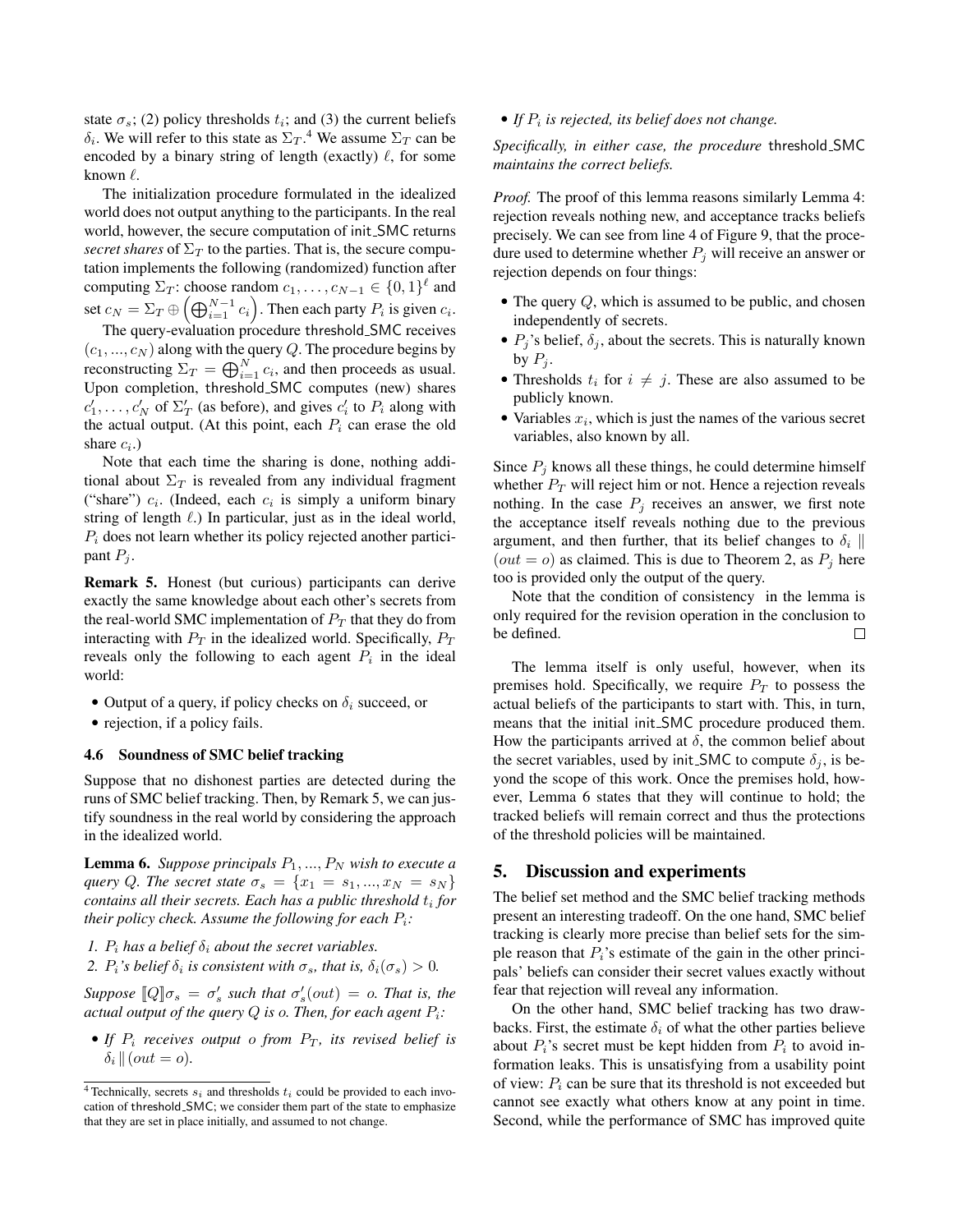

**Figure 10.** Running example  $Q_1$ ; plot of max beliefs

a bit over time [8], computing a query Q via SMC is still orders of magnitude slower than computing it directly. The belief tracking computation of  $Q$  as we have previously implemented it [11] is already orders of magnitude slower than computing Q on the actual values, so performing this computation as an SMC will be significantly slower still. Worse, belief tracking is a recursive procedure, since it is an interpreter, and recursive procedures are hard to implement with SMC. So it remains to be seen whether SMC belief tracking can be implemented in a practical sense.

The belief set method has more hope of seeing a realistic implementation, essentially as an extension of our prior implementation, which is based on abstract interpretation [11]. In our approach, we model a distribution as a set of *probabilistic polyhedra*, which can be thought of as a set of shapes with probabilities attached to them. For example, we could represent that  $x_1$  is uniform distributed in  $\{1, \ldots, 10\}$  as the singleton set  $\{(1 \le x_1 \le 10, 1/10)\}\)$ . To improve performance at the cost of precision, we permit *abstracting* these sets; we elide the details due to space constraints. We can very easily produce a naive implementation of belief set tracking (and indeed, have done so), by simply enumerating each of the beliefs  $\delta \in \Delta$  when computing  $\llbracket Q \rrbracket \Delta$ , and combining the results. We believe we could extend our abstraction to compute with the  $\Delta$  directly, and reasonably efficiently.

As a step towards a more thorough evaluation of the precision/performance tradeoff, the remainder of this section compares the precision of the belief set and SMC belief tracking methods on three simple queries. We simulate the SMC belief tracking computation by running our normal implementation in the ideal world setup. We find that SMC belief tracking can be significantly more precise than belief sets, but that belief sets can nevertheless be useful.

*"Am I the richest?" example*  $(Q_1)$ . Consider the running example query  $Q_1$ . If all the principals were to evaluate threshold policies to determine the safety of  $Q_1$ , they would



**Figure 11.** Running example  $Q_1$ ;  $\delta_1^{x_1}$ ; plot of  $P_1$ 's max belief about  $x_2$  vs. values of  $x_1$ 

reason about possible revised beliefs of the participants, where the possibilities vary in their valuation of those participants' secret values, as is described in Section 4.2. If the principals perform this policy check via SMC, they would do so for only one of those possible valuations.

We can better understand the relationship between the two approaches by looking at the range of possible revised beliefs achievable. For some secret values, a principal might learn little; for others, they might learn a lot. We measure this range in terms of the probability of the most probable secret in a principal's belief, for a given valuation of their own secret.

Figure 10 demonstrates the situation for the running example, query  $Q_1$ , starting from the initial belief  $\delta$  uniformly distributing values in  $10 \le x_1, x_2, x_3 \le 100$ . There are 6 relationships considered, for each principal  $P_i$ , during their policy decision to allow  $P_j$ , with  $j \neq i$ , to see the query output, they would compute  $P_i$ 's potential belief about  $x_i$ (labeled  $\delta_j^{x_i}$  in the figures). These beliefs depend on  $x_j$ ; the figure shows the potential belief for every possible  $x_j$ , the median belief achievable over them as well as the 1st and 3rd quartiles, showing the range of  $P_i$ 's likely knowledge.<sup>5</sup>

Figure 11 focuses on the first column of Figure 10,  $\delta_1^{x_2}$ , showing  $P_1$ 's knowledge about  $x_2$ , depending on the value of  $x_1$ . At the very top, the most  $P_1$  could learn is when  $x_1 =$ 10 and the query returns  $true$ , meaning  $P_1$  was the richest, with the smallest amount of wealth. This lets  $P_1$  conclude that  $x_2 = 10$  and  $x_3 = 10$ .  $P_1$ 's potential knowledge of  $x_2$ decreases as  $P_1$ 's wealth grows, up to  $x_1 = 65$ . At 65, if  $P_1$  is the richest, it is able to narrow  $x_2$  down to 56 values (10 through 65). Starting with  $x_1 = 66$ , however,  $P_1$  can

<sup>&</sup>lt;sup>5</sup> It is important to mention that our probabilities are sometimes not exact due to the limitations of the implementation used for the analysis. The true probabilities, however, cannot be larger than those presented here. This imprecision is the reason why belief sets representing  $P_2$  and  $P_3$ 's beliefs about each other, or about  $P_1$ , in Figure 10 appear different, though in actuality they are the same.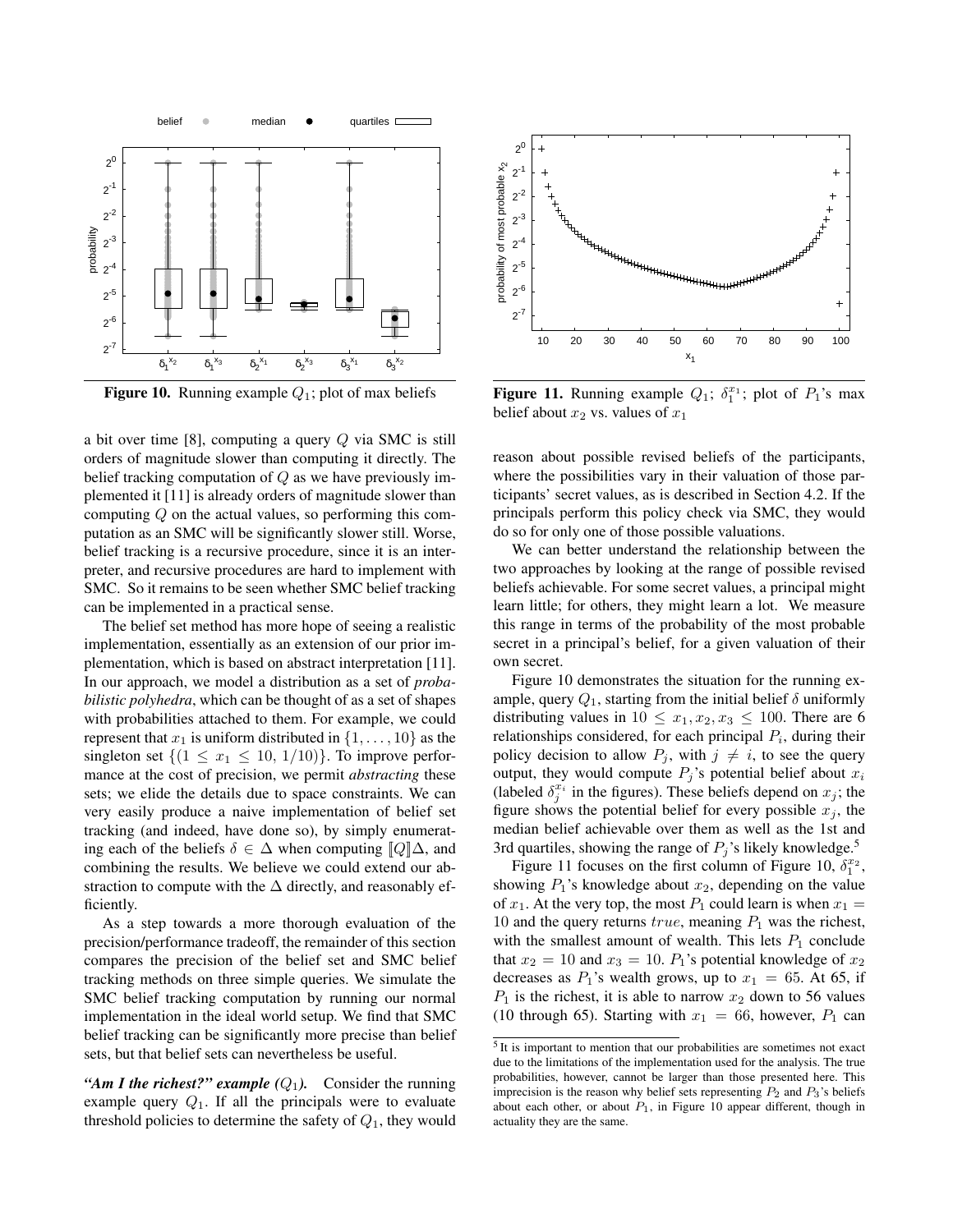

Figure 12.  $similar_w$  example; plot of max belief for a variety of windows w sizes

learn more if the query returns  $false$ , stating that either  $P_2$ or  $P_3$  is richer than  $P_1$ . Further increase in  $x_1$ , increases its potential knowledge of  $x_2$ , culminating at  $x_1 = 99$  which lets  $P_1$  conclude that  $x_2 = 100$  with a probability close to 0.5. At  $x_1 = 100$ , the query can only return true, hence  $P_1$ learns nothing, keeping its knowledge of  $x_2$  unchanged at 1/91.

We see that for this query, the belief sets approach would conservatively conclude that all participants could learn  $x_1$ exactly, and that  $P_1$  could learn  $x_2$  and  $x_3$  exactly. On the other hand, it is impossible for  $P_2$  and  $P_3$  to learn each other's values to any confidence.

The benefit of the SMC approach to policy enforcement is that it is free from the overly conservative view of the belief sets approach. In 75% (observing the upper extent of the quartile boxes) or more of the situations, the actual beliefs of the participants do not exceed probability of  $2^{-4} \approx 0.06$ , which is comparable to the  $\frac{1}{91} \approx 0.01$  probability each agent started with. In terms of utility, if the participants set their policy thresholds to as little as 0.06, their policies would allow  $Q_1$  in most cases. The belief sets approach would reject  $Q_1$  for all  $t_i < 1$ .

Not all queries are pathological for the belief sets approach. We next look at a parameterized query that offers a security vs. utility tradeoff.

"*Similar" example* The query  $\text{similar}_w$ , depicted at the bottom of Figure 12, determines whether each principal's secret is within  $w$  of the average. The choice of window size

 $w$  determines how much the principals can learn.<sup>6</sup> The plot at the top of the figure shows the possible beliefs after evaluating  $similar_w$  with a variety of window values w, with the initial assumption that all values  $x_i$  are in uniformly distributed in  $1 \leq x_i \leq 100$  (so each of the 100 possibilities has probability 0.01). The scenario is thus completely symmetric in respect to the agents, hence only one of the beliefs is shown in the figure.

When  $w = 0$ , the query can be completely revealing, as when it returns true, all secrets are equal. Relaxing the window reduces how much each agent can learn. At  $w = 2$ , each agent, in the worst case, learns every other principal's secret with confidence of 0.25. This worst case already allows nontrivial threshold policies. Going further, with the window set to 16, the query becomes barely revealing, resulting in confidence never reaching over 0.05, comparable to the initial 0.01. Further increase of  $w$  can make the query even less revealing to the point of not releasing any information at all, though of course also not providing any utility.

*"Millionaires" example.* The common motivating example for SMC is a variant of  $Q_1$  involving a group of millionaires wishing to determine which of them is the richest, without revealing their exact worth. The query  $richest_p$ , given at the bottom of Figure 13, accomplishes this goal, determining which of 3 participants is (strictly) richer than the other two. An addition to this query has been made to provide a means of injecting noise into its answers to limit potential knowledge gain.

The output  $out = 0$  designates that none of the three were strictly richest. The query is concluded with a step that noises the result. The assignment out  $:=$  uniform  $\{0, 1, 2, 3\}$ is shorthand notation for a series of pif statements, whose effect is to set out to one of the 4 values, with uniform probability. Thus given the parameter  $p$ , this query will just randomly return, with probability  $p$ , one of the 4 possible outputs.

A significant benefit of using probabilistic programming languages is that the effect of non-determinism described using these probabilistic statements is taken into account; we can determine exactly what a rational agent would conclude from learning the output of such a noised query.

Figure 13 summarizes the beliefs of every agent assuming initially each is equally likely to be worth between \$10 and \$100. This scenario is also symmetric hence only the belief of one agent about a single other agent is shown.

With  $p = 0$ , that is, no chance of random output, the query is potentially fully revealing, but in most cases still keeping the participants below 0.5 certainty. With a 0.01 chance of random output, the worst case no longer results in

 $\overline{6}$  Note that the language described in Figure 2 cannot directly express this query due to the lack of the division and absolute value operations. However, we can achieve the same effect by multiplying all expressions by 3 and replacing the conditions on absolute values by a pairs of upper and lower bounding conditions.